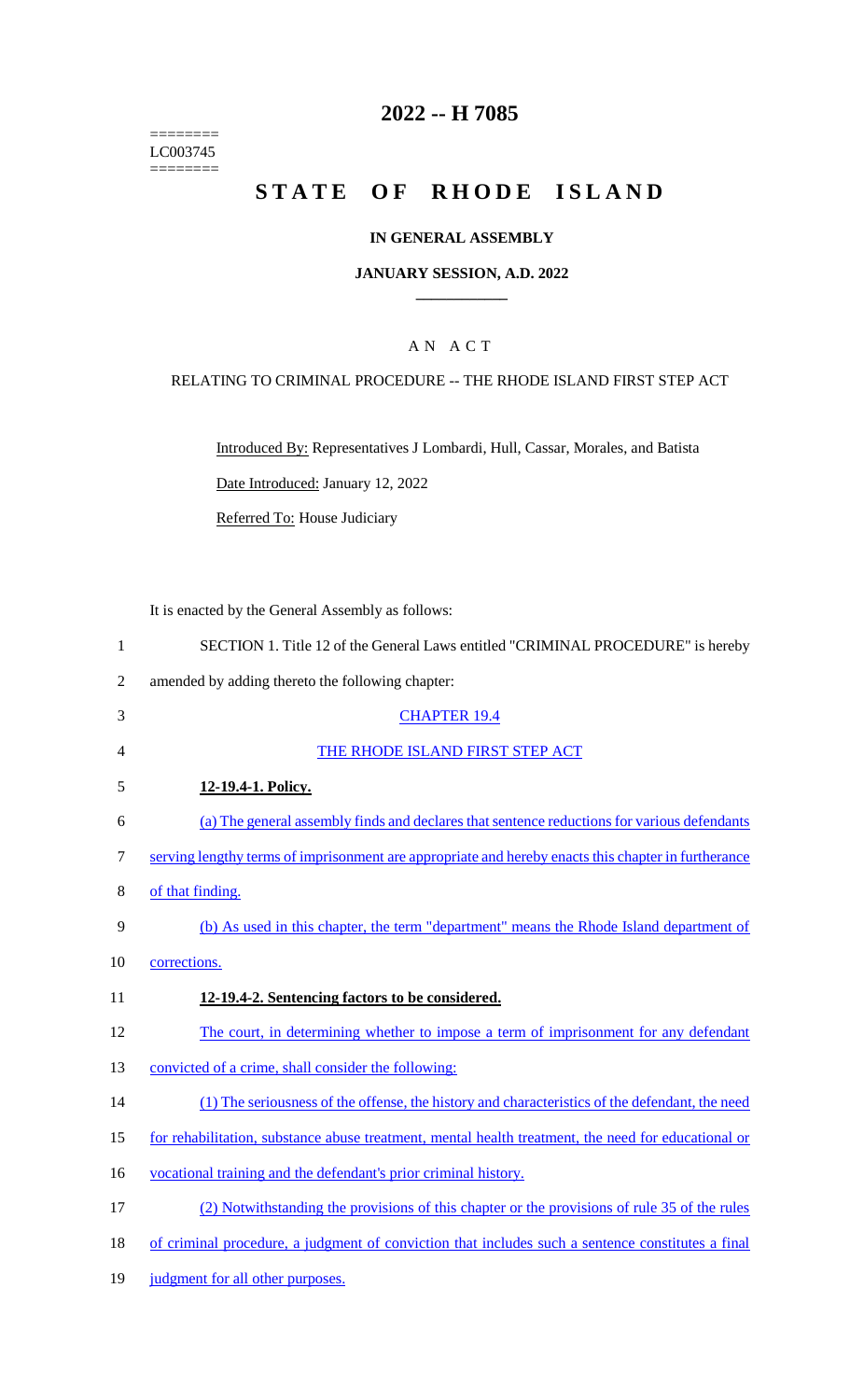| 1              | 12-19.4-3. Dignity for female prisoners.                                                             |
|----------------|------------------------------------------------------------------------------------------------------|
| $\mathfrak{2}$ | (a) The department shall not shackle any female inmate who is pregnant while incarcerated.           |
| 3              | This ban shall continue for a period of three (3) months after the ending of the pregnancy.          |
| 4              | (b) The department shall provide and make available to all female prisoners sanitary                 |
| 5              | napkins and tampons at no cost.                                                                      |
| 6              | 12-19.4-4. Modification of an imposed term of imprisonment.                                          |
| 7              | (a) The court may modify a term of imprisonment, upon motion of the department or upon               |
| $8\,$          | motion of the defendant if it finds that:                                                            |
| 9              | (1) Extraordinary and compelling reasons warrant such a reduction; or                                |
| 10             | (2) The defendant is at least sixty-five (65) years of age, has served at least two-thirds $(2/3)$   |
| 11             | of his or her sentence for the offense or offenses for which the defendant is currently imprisoned,  |
| 12             | and a determination has been made by the director that the defendant is not a danger to the safety   |
| 13             | of any other person or the community.                                                                |
| 14             | (b) The court may modify an imposed term of imprisonment to the extent otherwise                     |
| 15             | expressly permitted by statute or by rule 35 of the rules of criminal procedure.                     |
| 16             | (c) In the case of a defendant who has been sentenced to a term of imprisonment based on             |
| 17             | a sentencing provision that has subsequently been reduced, the court may reduce the term of          |
|                |                                                                                                      |
| 18             | imprisonment, after considering the factors set forth in this section.                               |
| 19             | 12-19.4-5. Notification requirements- Modification based on terminal illness.                        |
| 20             | (a) Terminal illness shall mean a disease or condition with an end-of-life trajectory.               |
| 21             | (b) Notification. The department shall, subject to any applicable confidentiality                    |
| 22             | requirement, in the case of a defendant diagnosed with a terminal illness:                           |
| 23             | (1) Not later than seventy-two (72) hours after the diagnosis, notify the defendant's                |
| 24             | attorney, family members or health care designee of the defendant's condition and advise them that   |
| 25             | they can prepare a request for sentence reduction on the defendant's behalf;                         |
| 26             | (2) Not later than seven (7) days after the date of the diagnosis, provide the defendant's           |
| 27             | attorney, family members or health care designee an opportunity to visit the defendant in person,    |
| 28             | regardless of whether the defendant is being housed in a prison facility or hospital;                |
| 29             | (3) Upon request from the defendant, family member or health care designee, ensure that              |
| 30             | the department personnel assist the defendant, if not represented by counsel, in the preparation,    |
| 31             | drafting and submission of a motion for sentence reduction, or assist them in preparing a request    |
| 32             | that counsel be appointed to represent the defendant if he or she otherwise qualify for the services |
| 33             | of the public defender or court appointed counsel;                                                   |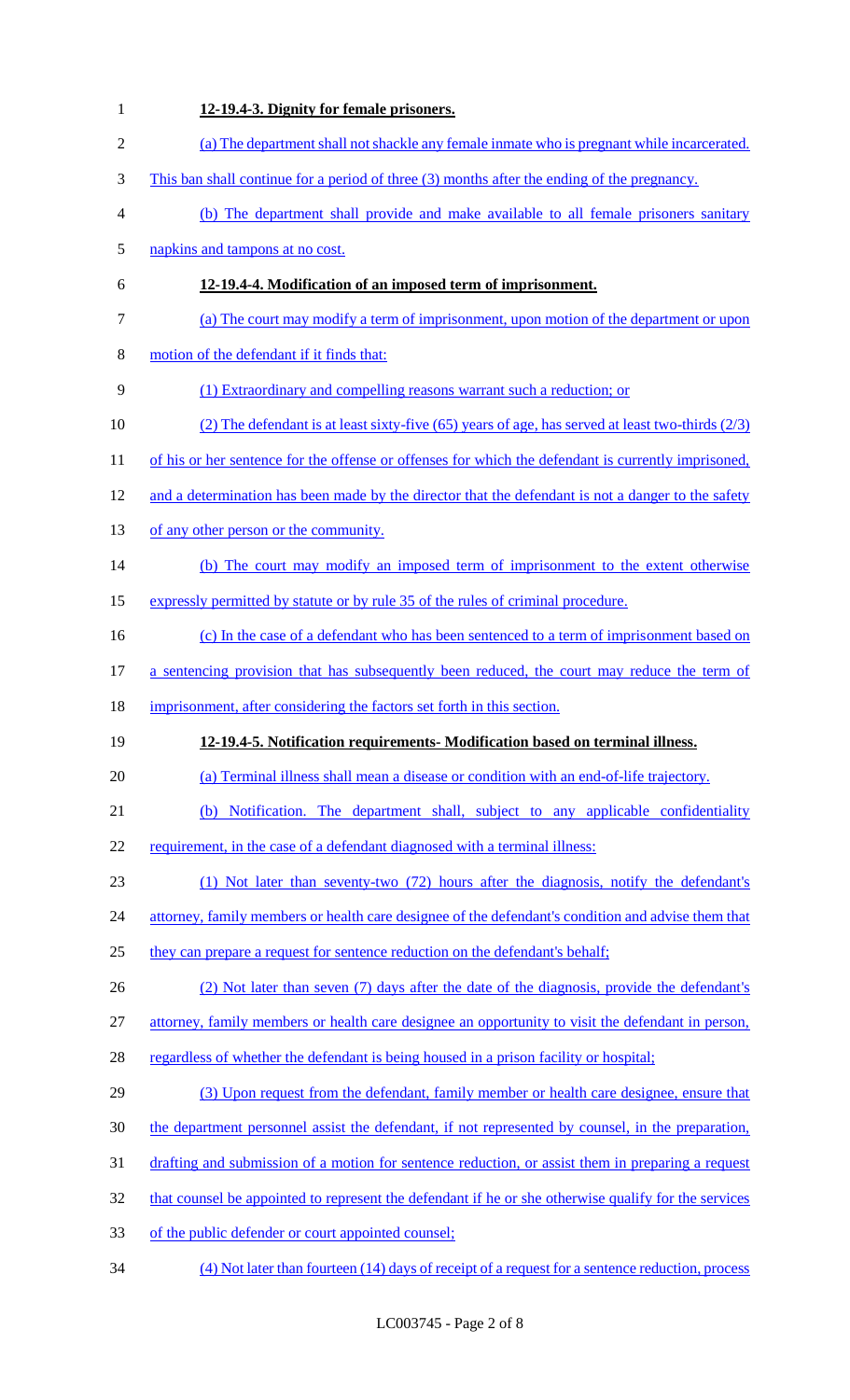- said request; and
- (5) Ensure that all department facilities regularly and visibly post, including in prisoner handbooks, staff training manuals and materials, facility law libraries and medical and hospice facilities, and make available to prisoners upon demand, notice of: (i) A defendant's ability to request a sentence reduction pursuant to this section; (ii) The procedures and timelines for initiation and resolving requests for sentence 7 reductions; and (iii) The right to appeal the department's denial of a request to the sentencing court. **12-19.4-6. Release of a prisoner.**  (a) A prisoner shall be released by the department on the date of the expiration of the 11 prisoner's term of imprisonment, less any time credited toward the service of the prisoner's sentence as provided in subsection (b) of this section. If the date for a prisoner's release falls on a Saturday, 13 a Sunday, or a legal holiday, the prisoner shall be released by the department on the last preceding 14 weekday. 15 (b) A prisoner who is serving a term of imprisonment of more than one year, other than a 16 term of imprisonment for the duration of the prisoner's life, may receive credit toward the service 17 of the prisoner's sentence, beyond the time served, of up to one-hundred twenty (120) days at the 18 end of each year of the prisoner's term of imprisonment, beginning at the end of the first year of the 19 term, subject to determination by the department that, during that year, the prisoner has displayed exemplary compliance with institutional disciplinary regulations. In the case of a prisoner serving a life sentence, he or she may receive credit toward their parole eligibility date of up to seventy- five (75) days at the end of each year. No prisoner shall receive credit toward the service of their sentence if the department determines that, during that year, the prisoner has not satisfactorily 24 complied with the institutional regulations, or has incurred disciplinary infractions in violation of any institutional regulation. Provided, however, the department may award the prisoner such lesser 26 credit as the department determines to be appropriate after considering the nature and frequency of the violations. The department shall also consider whether the prisoner, during the relevant period, 28 has earned, or is making satisfactory progress toward earning, a high school or college diploma or equivalent degree or has worked in prison industries, in any form of employment, during the period of their incarceration. (c) The department shall ensure that it has in effect an optional general educational development (GED) program for inmates who have not earned a high school diploma or its equivalent. (d) The department shall ensure that a prisoner serving a term of imprisonment spends a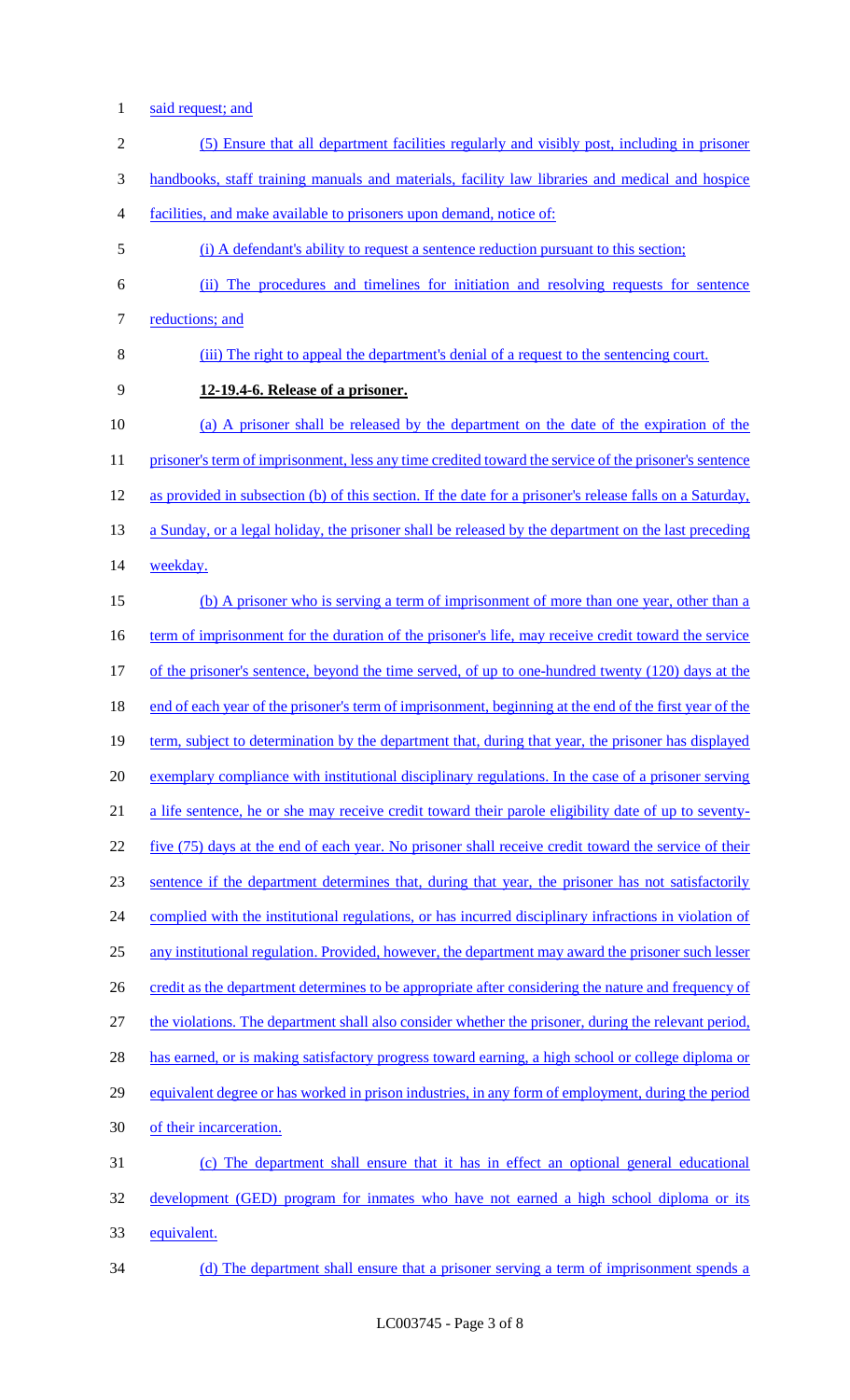| $\mathbf{1}$   | portion of the final months of that term, but in no event not more than twelve (12) months, in pre-     |
|----------------|---------------------------------------------------------------------------------------------------------|
| $\overline{c}$ | release custody, under conditions that will afford that prisoner a reasonable opportunity to adjust     |
| 3              | to and prepare for the reentry of that prisoner into the community. For purposes of this chapter, pre-  |
| $\overline{4}$ | release custody shall include home confinement, a residence in a community treatment center,            |
| 5              | restitution center, mental health facility, alcohol or drug rehabilitation center or other community    |
| 6              | facility or halfway house under the supervision of the department.                                      |
| $\tau$         | (e) The authority under this chapter may be used to place a prisoner in pre-release custody             |
| $8\,$          | for a term of ten percent $(10\%)$ of the remaining term of imprisonment of that prisoner or six $(6)$  |
| $\mathbf{9}$   | months, whichever is longer. The department shall place prisoners with lower risk levels and lower      |
| 10             | needs on home confinement for the maximum amount of time permitted under this subsection.               |
| 11             | Those prisoners who are not considered to be low risk levels or those not with lower needs shall        |
| 12             | also be considered for pre-release custody; provided, that the term in pre-release custody shall not    |
| 13             | exceed five percent (5%) of the remaining term of imprisonment of that prisoner or four (4) months,     |
| 14             | whichever is longer.                                                                                    |
| 15             | (f) The division of parole and probation shall, to the extent practicable, offer assistance             |
| 16             | with job placement, counseling services and medical services to a prisoner during prerelease            |
| 17             | custody under subsection (e) of this section.                                                           |
| 18             | (g) The department shall issue regulations pursuant to this section not later than ninety (90)          |
| 19             | days after the effective date of this chapter, which shall ensure that placement in pre-release custody |
| 20             | in a community is:                                                                                      |
| 21             | (1) Conducted in a manner consistent with this section;                                                 |
| 22             | (2) Determined on an individual basis; and                                                              |
| 23             | (3) Of sufficient duration to provide the greatest likelihood of successful reintegration into          |
| 24             | the community.                                                                                          |
| 25             | 12-19.4-7. Allotment of clothing, funds and transportation.                                             |
| 26             | (a) Upon the release of a prisoner on the expiration of the prisoner's term of imprisonment,            |
| 27             | the department shall furnish the prisoner with:                                                         |
| 28             | (1) Suitable clothing;                                                                                  |
| 29             | (2) If the prisoner is considered indigent, an amount of money, not more than five-hundred              |
| 30             | dollars (\$500), determined by the department to be consistent with the needs of the offender and       |
| 31             | the public interest; and                                                                                |
| 32             | (3) Transportation to the prisoner's bona fide residence within the state; provided, however,           |
| 33             | that no transportation shall be provided to a place outside of this state if the prisoner is a Rhode    |
| 34             | Island resident or if the prisoner has not obtained approval from the department to transfer his or     |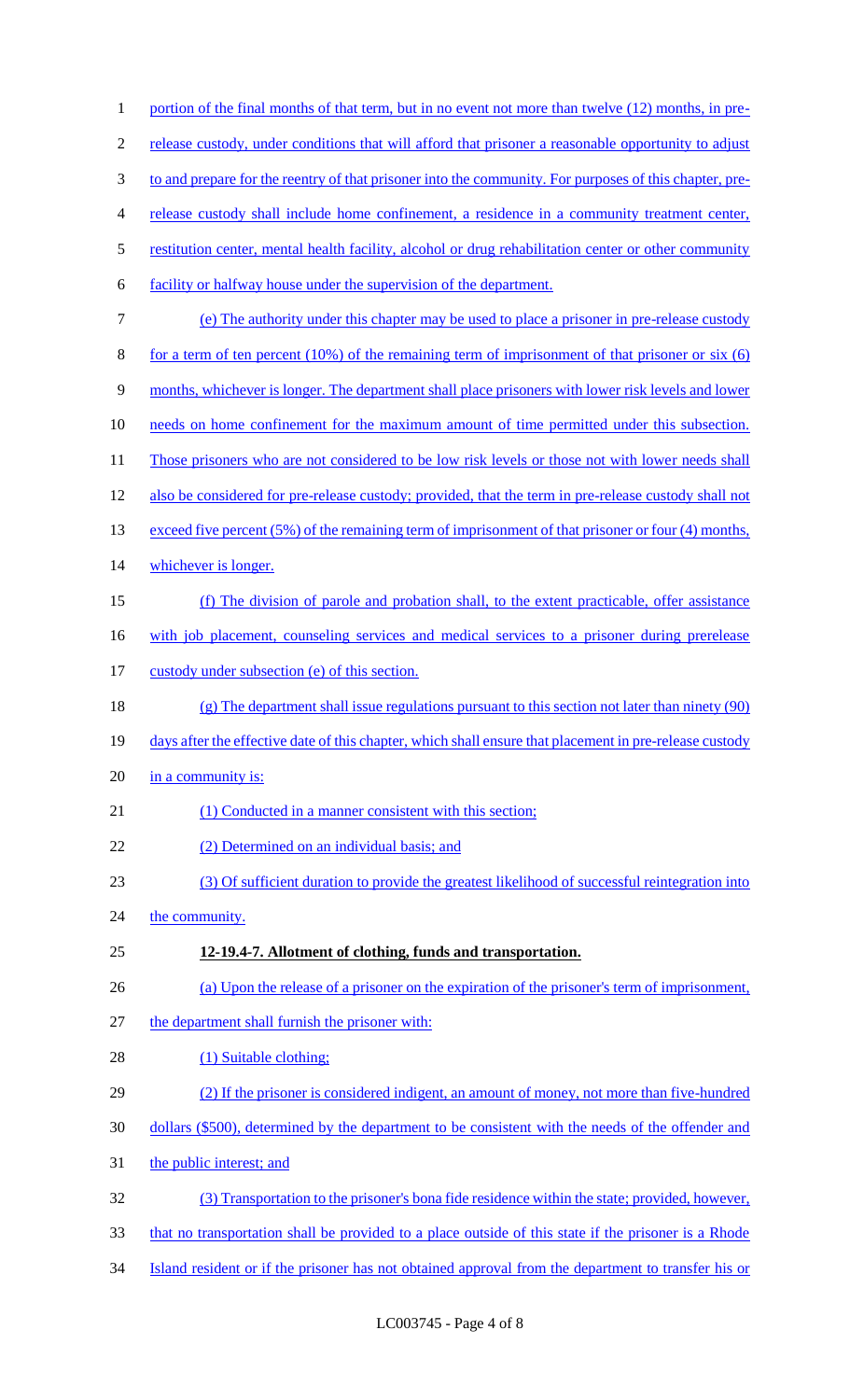1 her probation/parole to another state. **12-19.4-8. Mandatory functional literacy requirement.**  (a) The department shall have in effect a mandatory functional literacy program for all mentally capable inmates who are not functionally literate in each correctional institution within 5 six (6) months from the effective date of this chapter. (b) Each mandatory functional literacy program shall include a requirement that each 7 inmate participate in such program for a mandatory period sufficient to provide the inmate with an adequate opportunity to achieve functional literacy, and appropriate incentives which lead to successful completion of such programs shall be developed and implemented. (c) As used in this section, the term "functional literacy" means an eighth grade equivalence 11 in reading and mathematics on a nationally recognized standardized test or functional competency or literacy on a nationally recognized criterion-referenced test. (d) Non-English speaking inmates shall be required to participate in an English-as-a-second 14 language program until they function at an eighth grade equivalence on a nationally recognized educational achievement test, or until the expiration of their sentence, whichever comes first. **12-19.4-9. Release from confinement.**  (a) The department shall establish pre-release planning procedures that help prisoners 18 acclimate back into society. The planning procedures shall include providing defendants with information in the areas of education, vocational training, employment opportunities, the availability of medical care, mental health and substance abuse counseling and community 21 resources that would otherwise assist them upon their release. (b) The department shall inform a person who is released from prison and required to register under the sex offender registration and community notification requirements of chapter 24 37.1 of title 11 as they apply to that person. (c) The department shall assist prisoners, prior to release from a term of imprisonment, in 26 obtaining a social security card, driver's license or other official photo identification, and a birth certificate. 28 (d) The department, the state and its agencies, officers, and employees shall be immune from liability based on good faith conduct in carrying out the provisions of this section. **12-19.4-10. Recidivism prevention.**  (a) In order to prevent recidivism, increase public safety, rebuild ties between offenders 32 and their families and to encourage the development of and expand the availability of the evidence based programs such as substance abuse treatment, the department through its division of probation and parole shall provide sufficient transitional services for up to one year to include education,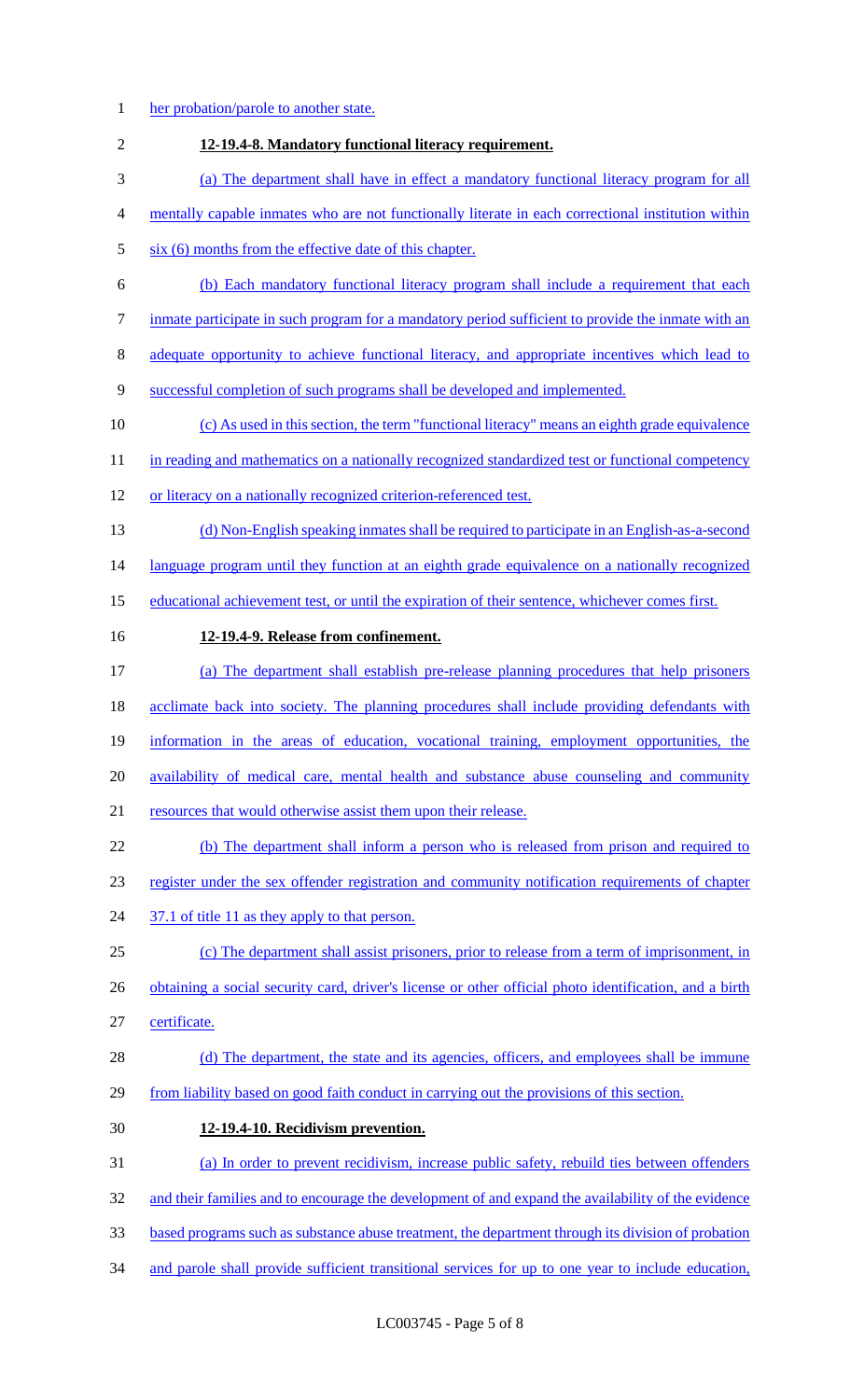- 1 vocational training, employment opportunities, the availability of medical care, mental health and
- 2 substance abuse counseling and community resources that would otherwise assist them upon their

3 release.

- 4 (b) In order to achieve these goals, the department shall:
- 5 (1) Assess each prisoner's skill level, including academic, vocational, health, cognitive,
- 6 interpersonal, daily living, and related reentry skills, at the beginning of the term of imprisonment
- 7 of that prisoner to identify any areas in need of improvement prior to reentry;
- 8 (2) Generate a skills development plan for each prisoner to monitor skills enhancement and
- 9 reentry readiness throughout incarceration;
- 10 (3) Ensure that priority is given to the reentry needs of high-risk populations, such as sex
- 11 offenders, career criminals, and prisoners with mental health problems;
- 12 (4) Coordinate and collaborate with other agencies including the department of health and
- 13 criminal justice community-based organizations, and faith-based organizations to help effectuate a
- 14 seamless reintegration of prisoners into communities;
- 15 (5) Collect information about a prisoner's family relationships, parental responsibilities,
- 16 and contacts with children to help prisoners maintain important familial relationships and support
- 17 systems during incarceration and after release from custody; and
- 18 (6) Provide incentives, as the department deems appropriate, for prisoner participation in
- 19 skills development programs.

## 20 **12-19.4-11. Elderly and terminally ill offenders.**

21 (a) The department shall establish a program to determine the effectiveness of removing

22 eligible elderly offenders and eligible terminally ill offenders from a prison facility and placing

- 23 such offenders in pre-release custody until the expiration of the prison term to which the offender
- 24 was sentenced.
- 25 (b) In carrying out the program as described in this section, the department may release 26 some or all eligible elderly offenders and eligible terminally ill offenders from a prison facility to
- 27 pre-release custody.
- 28 (c) A violation by an eligible elderly offender or eligible terminally ill offender of the terms
- 29 of pre-release custody, or the commission of another offense while in pre-release custody, shall
- 30 result in the return of that offender to the designated institution in which that offender was
- 31 imprisoned immediately before placement in pre-release custody or to another appropriate
- 32 institution, as determined by the department.
- 33 (d) "Eligible elderly offender" means an offender in the custody of the department:
- 34 (1) Who is not less than sixty-five (65) years of age;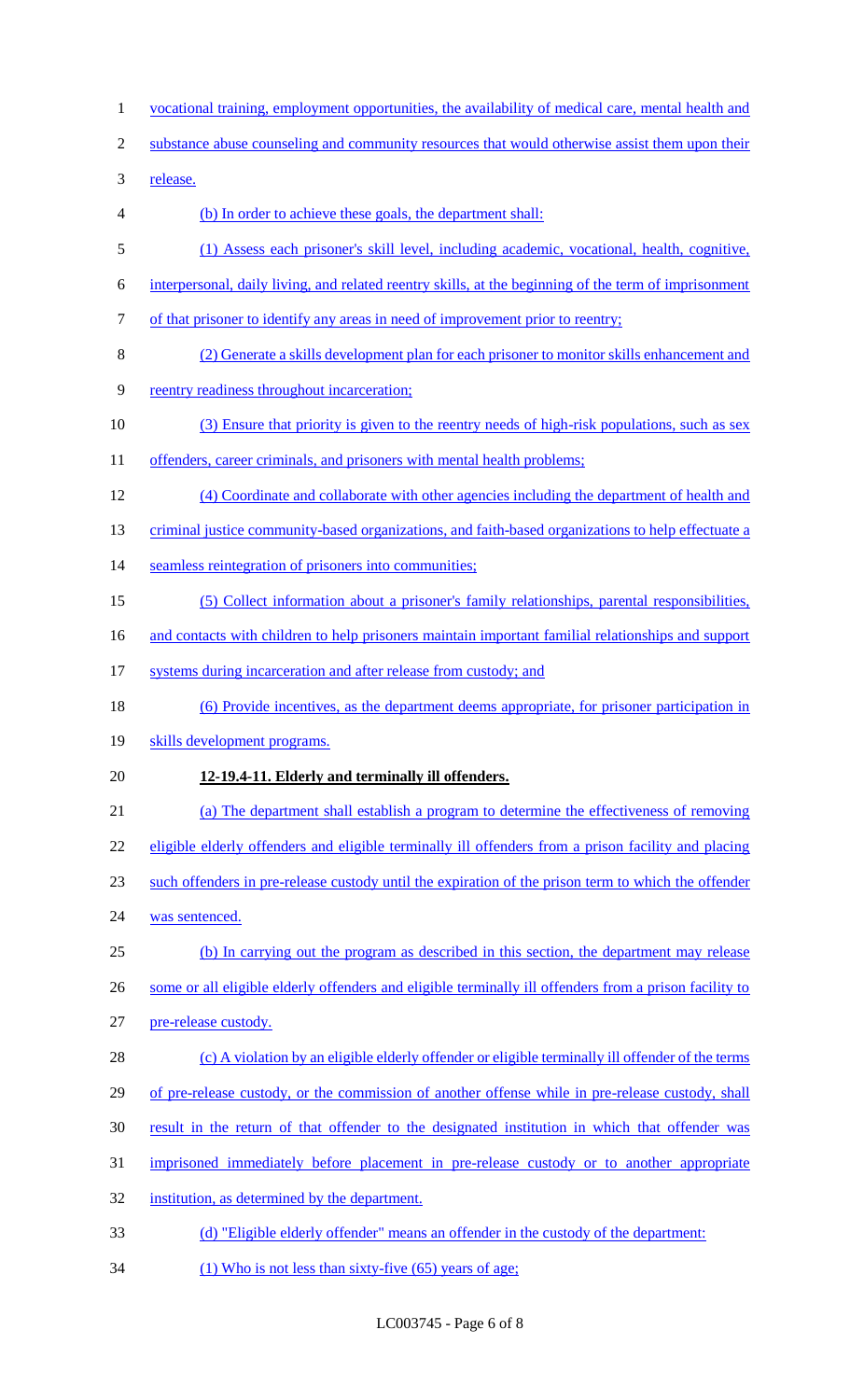1 (2) Who has served at least two-thirds (2/3) of the term of imprisonment to which the 2 offender was sentenced and in the case of an offender serving a life sentence, that has served at 3 least the minimum term of years required before parole eligibility; and 4 (3) Who does not have a history of violence while incarcerated, has not attempted to escape 5 or escaped during his or her term of imprisonment and who has not engaged in conduct which 6 would place them at substantial risk of re-offending or endangering any person if released to pre-7 release confinement. 8 (e) "Eligible terminally ill offender" means an offender in the custody of the department: 9 (1) Who has been determined by a licensed physician approved by the department to be: 10 (i) In need of care at a nursing home, intermediate care facility, or assisted living facility 11 as those terms are defined in section 232 of the National Housing Act (12 U.S.C. 1715w); or 12 (ii) Diagnosed with a terminal illness. 13 (2) Who has served at least two-thirds (2/3) of the term of imprisonment to which the 14 offender was sentenced and in the case of an offender serving a life sentence, that has served at 15 least the minimum term of years required before parole eligibility; and 16 (3) Who does not have a history of violence while incarcerated, has not attempted to escape 17 or escaped during his or her term of imprisonment and who has not engaged in conduct which 18 would place him or her at substantial risk of re-offending or endangering any person if released to 19 pre-release confinement. 20 SECTION 2. This act shall take effect upon passage.

======== LC003745 ========